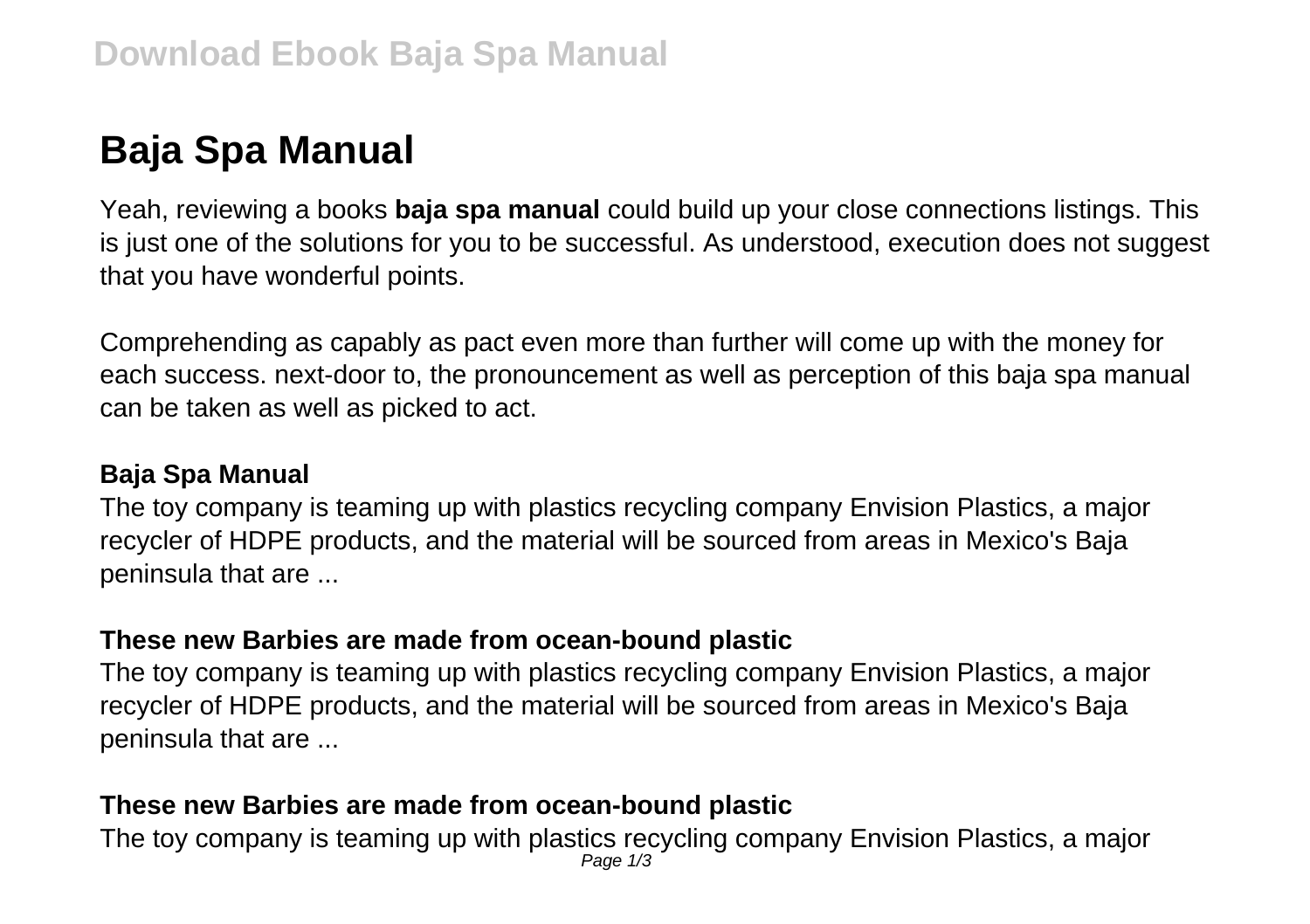recycler of HDPE products, and the material will be sourced from areas in Mexico's Baja peninsula that are ...

### **These new Barbies are made from ocean-bound plastic**

The toy company is teaming up with plastics recycling company Envision Plastics, a major recycler of HDPE products, and the material will be sourced from areas in Mexico's Baja peninsula that are ...

#### **These new Barbies are made from ocean-bound plastic**

The toy company is teaming up with plastics recycling company Envision Plastics, a major recycler of HDPE products, and the material will be sourced from areas in Mexico's Baja peninsula that are ...

#### **These new Barbies are made from ocean-bound plastic**

The toy company is teaming up with plastics recycling company Envision Plastics, a major recycler of HDPE products, and the material will be sourced from areas in Mexico's Baja peninsula that are ...

## **These new Barbies are made from ocean-bound plastic**

The toy company is teaming up with plastics recycling company Envision Plastics, a major recycler of HDPE products, and the material will be sourced from areas in Mexico's Baja peninsula that are ...